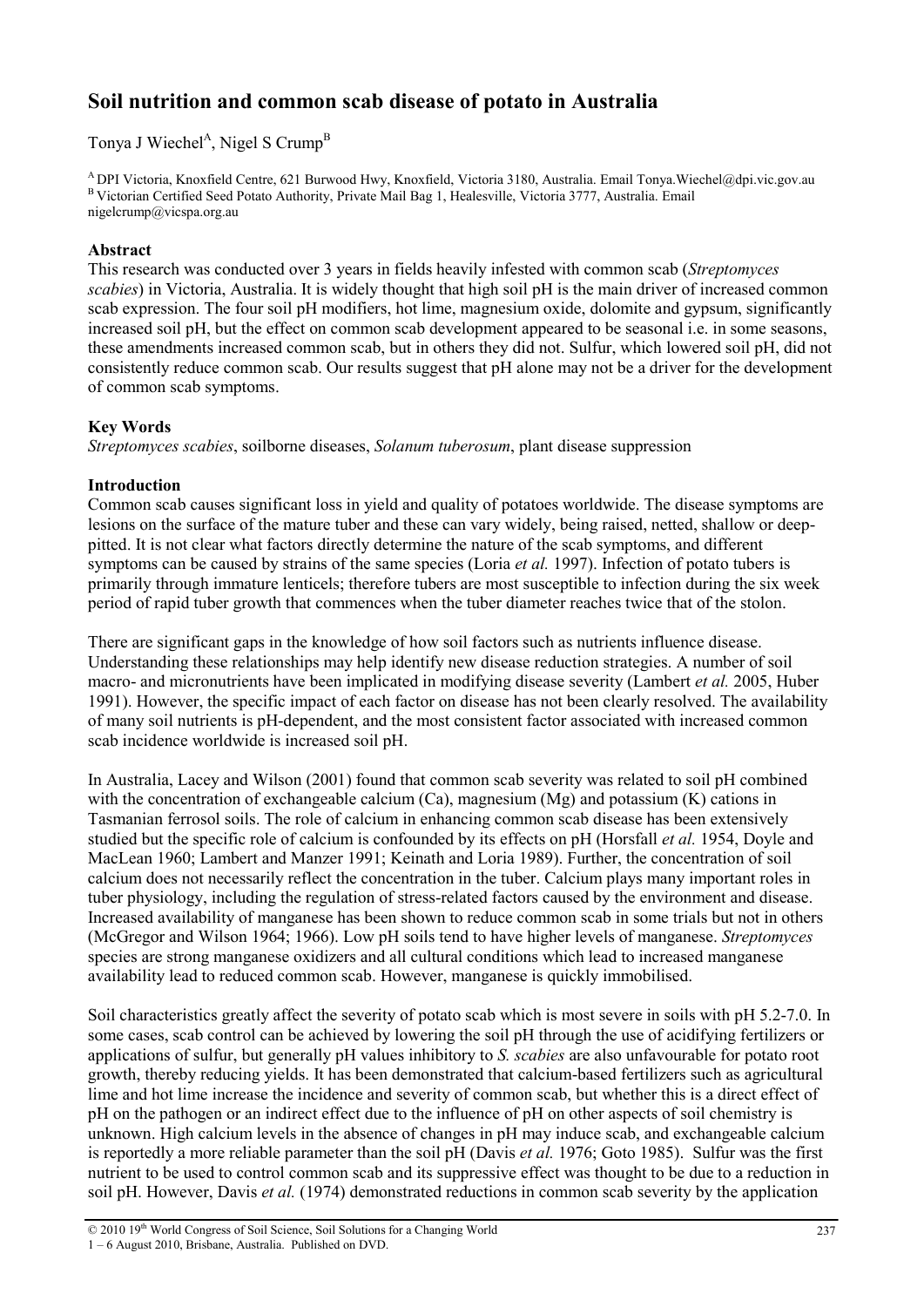of sulfur and gypsum even though the treatments did not significantly reduce soil pH due to the highly buffered soil.

The research undertaken in this study aimed to identify nutrient-based fertilizers that reduce common scab in the field, and determine whether their activity is a direct effect on the pathogen, or an indirect effect that enhances the resistance of the potato plant.

#### **Materials and methods**

Replicated field trials were established at Cora Lynn, Victoria, Australia over 3 seasons with potato varieties (Simcoe in 2005/06, Denali in 2007/08, and Trent in 2008/09) which are susceptible to common scab. The natural pH of the soil was 5.2 in water. There were five soil treatments in 2005/2006 and eight in 2007/08 and 2008/09)

| Treatment                              | Application time          | Incidence of common<br>scab $(\% )$ | Total tuber yield (t/ha) |
|----------------------------------------|---------------------------|-------------------------------------|--------------------------|
| 2005/2006 Simcoe                       |                           |                                     |                          |
| Untreated                              | Nil                       | 20 <sup>b</sup>                     | $26^{\rm b}$             |
| Dolomite 5 t/ha                        | 2 weeks prior to planting | $22^b$                              | 27 <sup>b</sup>          |
| Elemental S 1.5 t/ha                   | 2 weeks prior to planting | $15^{ab}$                           | 20 <sup>a</sup>          |
| Hot lime 5 t/ha                        | 2 weeks prior to planting | 59 <sup>c</sup>                     | 27 <sup>b</sup>          |
| pH plus 125 L/ha                       | Tuber set                 | 8.8 <sup>a</sup>                    | 27 <sup>b</sup>          |
| $LSD P=0.05$                           |                           | 9.5                                 | 3.5                      |
| 2007/2008 Denali                       |                           |                                     |                          |
| Untreated                              | Nil                       | 37 <sup>ab</sup>                    | 38                       |
| Dolomite 5 t/ha                        | 2 weeks prior to planting | $42^{\rm b}$                        | 38                       |
| Hot lime 5 t/ha                        | 2 weeks prior to planting | 37 <sup>ab</sup>                    | 38                       |
| pH plus 125 L/ha                       | Tuber set                 | $23^{ab}$                           | 39                       |
| Magnesium oxide 5 t/ha                 | 2 weeks prior to planting | $35^{\rm b}$                        | 36                       |
| Potash 100 kg/ha                       | 2 weeks prior to planting | 37 <sup>ab</sup>                    | 40                       |
| Epsom salts 40 kg/ha                   | 2 weeks prior to planting | 30 <sup>ab</sup>                    | 40                       |
| Gypsum 5 t/ha                          | 2 weeks prior to planting | 28 <sup>a</sup>                     | 39                       |
| $LSD P=0.05$                           |                           | 14.5                                | ns                       |
| 2008/2009 Trent                        |                           |                                     |                          |
| Untreated                              | Nil                       | 86                                  | 19                       |
| Elemental S 1.5 t/ha                   | 2 weeks prior to planting | 73                                  | 19                       |
| Hot lime 1 t/ha                        | 2 weeks prior to planting | 88                                  | 18                       |
| pH plus 125 L/ha                       | Tuber set                 | 90                                  | 18                       |
| Magnesium oxide 5 t/ha                 | 2 weeks prior to planting | 89                                  | 17                       |
| Epsom salts 168 kg/ha                  | 2 weeks prior to planting | 83                                  | 19                       |
| MnSO4 168 kg/ha                        | 2 weeks prior to planting | 89                                  | 19                       |
| Hot lime 1 t/ha & Epsom<br>$168$ kg/ha | 2 weeks prior to planting | 88                                  | 20                       |
| $LSD$ P= $0.05$                        |                           | ns                                  | ns                       |

**Table 12. Effects of soil treatments on incidence of common scab disease symptoms and total yield of tubers.** 

The following measurements were made during the season: 8 weeks after planting plots were assessed for plant emergence and height; at harvest tubers were assessed for disease incidence and severity, total and marketable yield. In 2007/2008 and 2008/2009 soil was collected at tuber set and plant petioles prior to senescence for determination of nutrient status.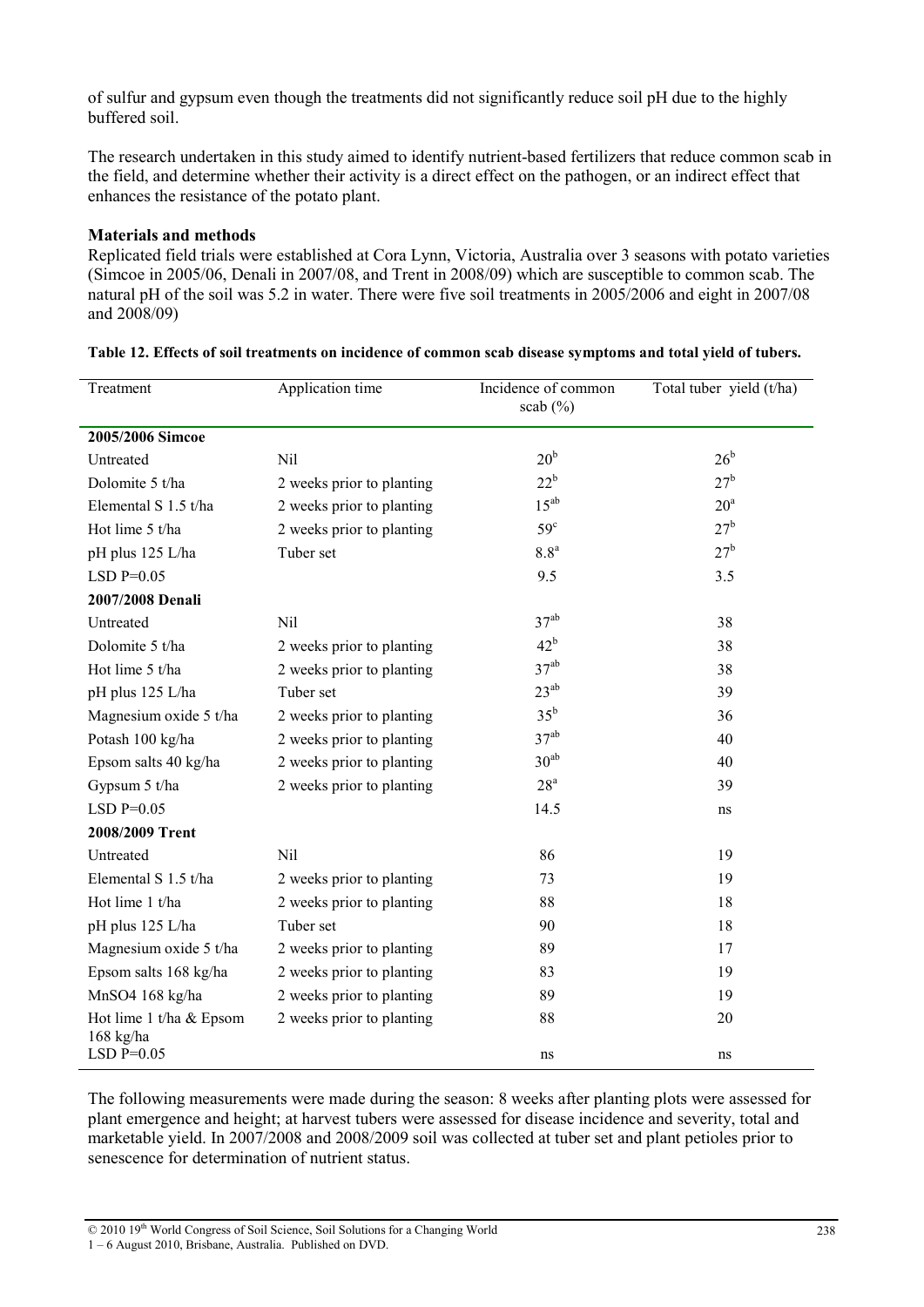# **Results**

## *Season 2005/2006 Simcoe*

At 8 weeks after planting there was no significant difference between treatments for plant emergence and height. At harvest, common scab severity was significantly reduced by pH plus, but significantly increased by the application of hot lime (Table 12). Total yield was significantly reduced by elemental sulfur.

## Season 2007/2008Denali

Some of the treatments significantly altered the nutrient status of the soil at tuberset and affected nutrient uptake into the potato plant (Table 13). None of the treatments reduced soil pH. Dolomite increased symptoms compared to the untreated control (Table 12). Both hot lime and gypsum significantly increased soil pH but this did not lead to elevated levels of common scab. Gypsum and Epsom salts significantly increased (P<0.04) marketable yield.

#### **Table 13 Summary of treatment effects on soil nutrient status and of plant parts 2007/2008 (Denali) and 2008/2009 (Trent).**

|               | 2007/2008 Denali                              |                               |                                     | 2008/2009                        | Trent                            |
|---------------|-----------------------------------------------|-------------------------------|-------------------------------------|----------------------------------|----------------------------------|
| Treatment     | Soil nutrient status                          | Petiole nutrient<br>status    | Peel<br>nutrient<br>status          | Petiole nutrient<br>status       | Peel nutrient status             |
| Dolomite      | $\uparrow$ Cu                                 |                               | $\text{ACu}$                        |                                  |                                  |
| Epsom         |                                               | $\downarrow$ Cu               |                                     |                                  | $\wedge$ Co P                    |
| Gypsum        | ↑pH Ca Cu Mn S                                | $\mathcal{A}$ S Co            | ↑S Cu ↓Na                           |                                  |                                  |
| Hot lime      | $\sqrt{6}$ H Al K:Mg $\uparrow$ Ca Mg         | $\sqrt{\text{Mn}}$            | $\bigwedge$ $\bigwedge$ $\bigwedge$ | $\sqrt{\text{Mn}}$               | $\triangle$ Ca Mg P              |
| MgO           | $\psi\$ <sup>6</sup> H K:Mg $\bigwedge$ Mg pH | $\sqrt{\frac{1}{2}}$ Mn Cu Co |                                     | $\downarrow$ Mn                  | $\uparrow$ Mg P $\downarrow$ Ca  |
| Potash        |                                               | $\vee$ Cu                     |                                     |                                  |                                  |
| Hot lime $\&$ |                                               |                               |                                     | $\text{N}a \downarrow \text{M}n$ | 个 Ca Mg P                        |
| Epsom         |                                               |                               |                                     |                                  |                                  |
| MnSO4         |                                               |                               |                                     | $\uparrow$ Mn                    | $\uparrow$ Mn $\downarrow$ Ca Mg |
| Sulfur        |                                               |                               |                                     |                                  | $\text{AS}$ Co $\text{C}$ a      |

## Season 2008/2009Trent

Several treatments significantly altered the nutrient status of the soil and uptake into the plant (Table 12,Table 13). Although several treatments modified the concentrations of calcium, manganese and sulphur in plant tissues, this did not alter disease levels on tubers at harvest. None of the treatments had an effect on common scab, total or marketable yield and specific gravity (Table 12). The overall level of common scab disease was very high on this susceptible variety.

## **Discussion**

It is widely thought that soil pH is the main driver of common scab expression, with high pH increasing the incidence of common scab. The soil pH modifiers hot lime, magnesium oxide, dolomite and gypsum significantly increased soil pH, but the effect on common scab development appeared to be seasonal i.e. in some seasons, these amendments increased common scab, but in others they did not. Sulfur, which lowered soil pH, did not consistently reduce common scab. Our results suggest that pH alone may not be a driver for common scab symptom development.

In some seasons, gypsum and hot lime increased soil calcium but did not increase disease incidence on tubers. Different forms of calcium affected common scab disease expression differently, impacting on disease severity rather than incidence. In glasshouse studies, addition of 1 t/ha of hot lime increased soil calcium without increasing the severity of common scab on tubers (Wiechel *et al.* 2007). This would allow growers the option to apply small amounts of lime to increase soil pH without fear of exacerbating common scab symptoms.

Manganese has been linked to a reduction in common scab in some trials but not in others (McGregor and Wilson 1966). In our trials, however, elevated soil and plant manganese levels were not associated with a reduction in common scab. Low pH soils tend to have higher levels of manganese. The soils in this trial were